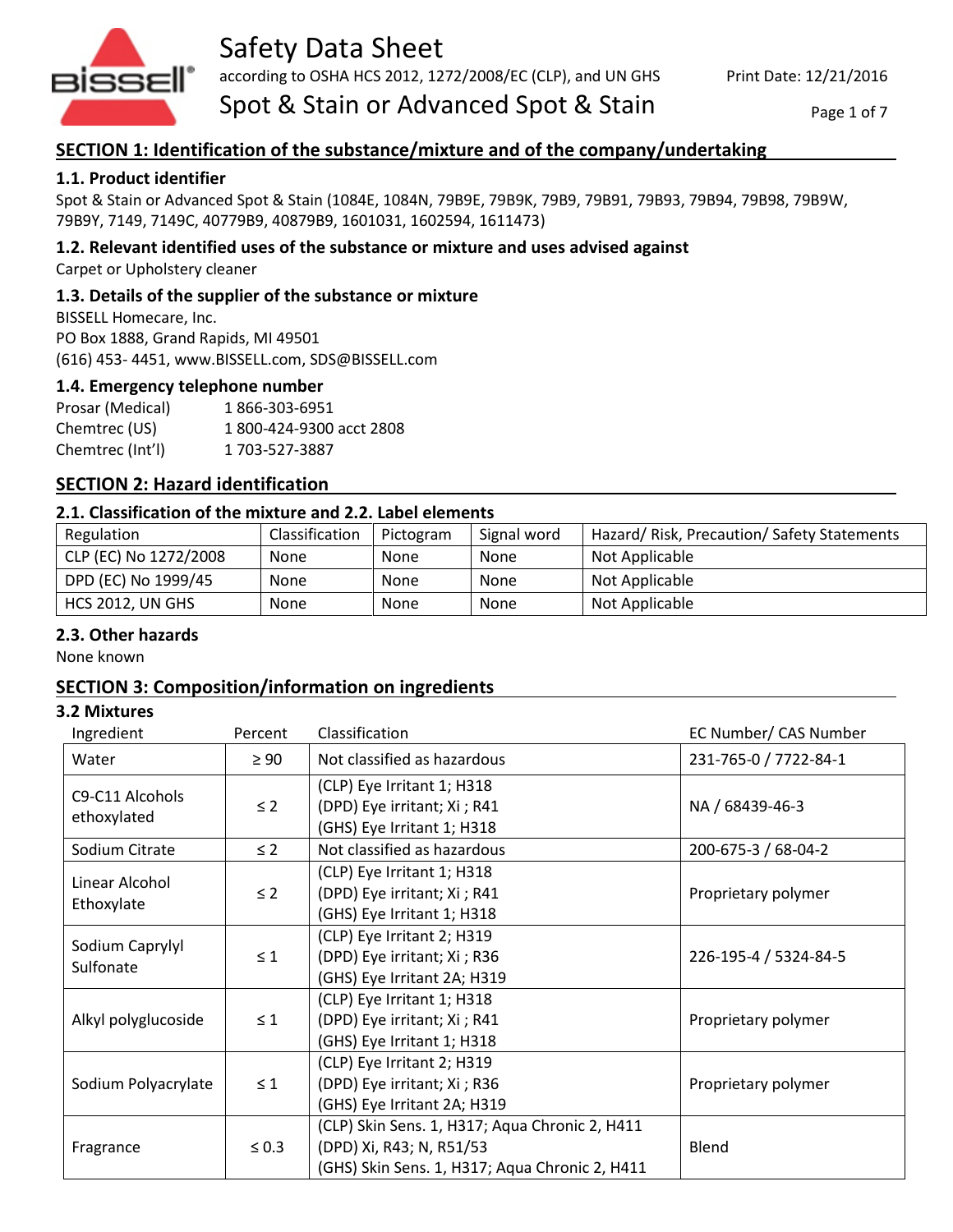

# Safety Data Sheet according to OSHA HCS 2012, 1272/2008/EC (CLP), and UN GHS Spot & Stain or Advanced Spot & Stain

Print Date: 12/21/2016

Page 2 of 7

# **SECTION 3: Composition/information on ingredients, cont.**

| 3.2 Mixtures, cont.   |             |                                                           |                       |
|-----------------------|-------------|-----------------------------------------------------------|-----------------------|
| Ingredient            | Percent     | Classification                                            | EC Number/ CAS Number |
| Limonene              | $\geq 0.01$ | (CLP, GHS) Flammable liquids (Cat 3), H226                |                       |
|                       |             | Skin irritation (Cat 2), H315                             | 205-341-0 / 138-86-3  |
|                       |             | Skin sensitisation (Cat 1), H317                          |                       |
|                       |             | Acute aquatic toxicity (Cat 1), H400                      |                       |
|                       |             | Chronic aquatic toxicity (Cat 1), H410                    |                       |
| Methylisothiazolinone | Trace       | (CLP, GHS) Acute toxicity, Oral (Cat 4), H302             |                       |
|                       |             | Acute toxicity, Inhalation (Cat 3), H331                  |                       |
|                       |             | Skin corrosion (Cat 1B), H314                             | 231-765-0 / 2682-20-4 |
|                       |             | Serious eye damage (Cat 1), H318                          |                       |
|                       |             | Skin sensitization (Cat 1), H317                          |                       |
|                       |             | Specific target organ toxicity - single exposure (Cat 3), |                       |
|                       |             | Respiratory system, H335                                  |                       |
|                       |             | Acute aquatic toxicity (Cat 1), H400                      |                       |
| Benzisothiazolinone   | Trace       | (CLP, GHS) Acute toxicity, Oral (Cat 4), H302             |                       |
|                       |             | Skin irritation (Cat 2), H315                             | NA / 2634-33-5        |
|                       |             | Serious eye damage (Cat 1), H318                          |                       |
|                       |             | Skin sensitisation (Cat 1), H317                          |                       |
|                       |             | Acute aquatic toxicity (Cat 1), H400                      |                       |

For full text of the H-statements, R-phrases and other abbreviations see section 16 "Other information".

# **SECTION 4: First aid measures**

# **4.1. Description of first aid measures**

Inhalation: remove person to fresh air. If you are concerned, get medical advice.

Skin contact: wash with soap and water. If you are concerned, get medical advice.

Eye contact: flush with large amounts of water. Remove contact lenses if easy to do. Continue rinsing. If signs/symptoms persist, get medical attention.

If swallowed: rinse mouth, drink 1-2 glasses of water, do not induce vomiting. If you are concerned, get medical advice. Never give anything by mouth to an unconscious person.

# **4.2. Most important symptoms and effects, both acute and delayed**

See Section 11.1 Information on toxicological effects

# **4.3. Indication of any immediate medical attention and special treatment required** Not applicable

# **SECTION 5: Fire-fighting measures**

### **5.1. Extinguishing media**

Non-combustible. Use a fire fighting agent suitable for surrounding fire.

### **5.2. Special hazards arising from the substance or mixture**

None inherent in this product. Hazardous decomposition during combustion: carbon monoxide, carbon dioxide, irritant vapors or gases and oxides of sulphur.

### **5.3. Advice for fire-fighters**

No special protective actions for fire-fighters are anticipated.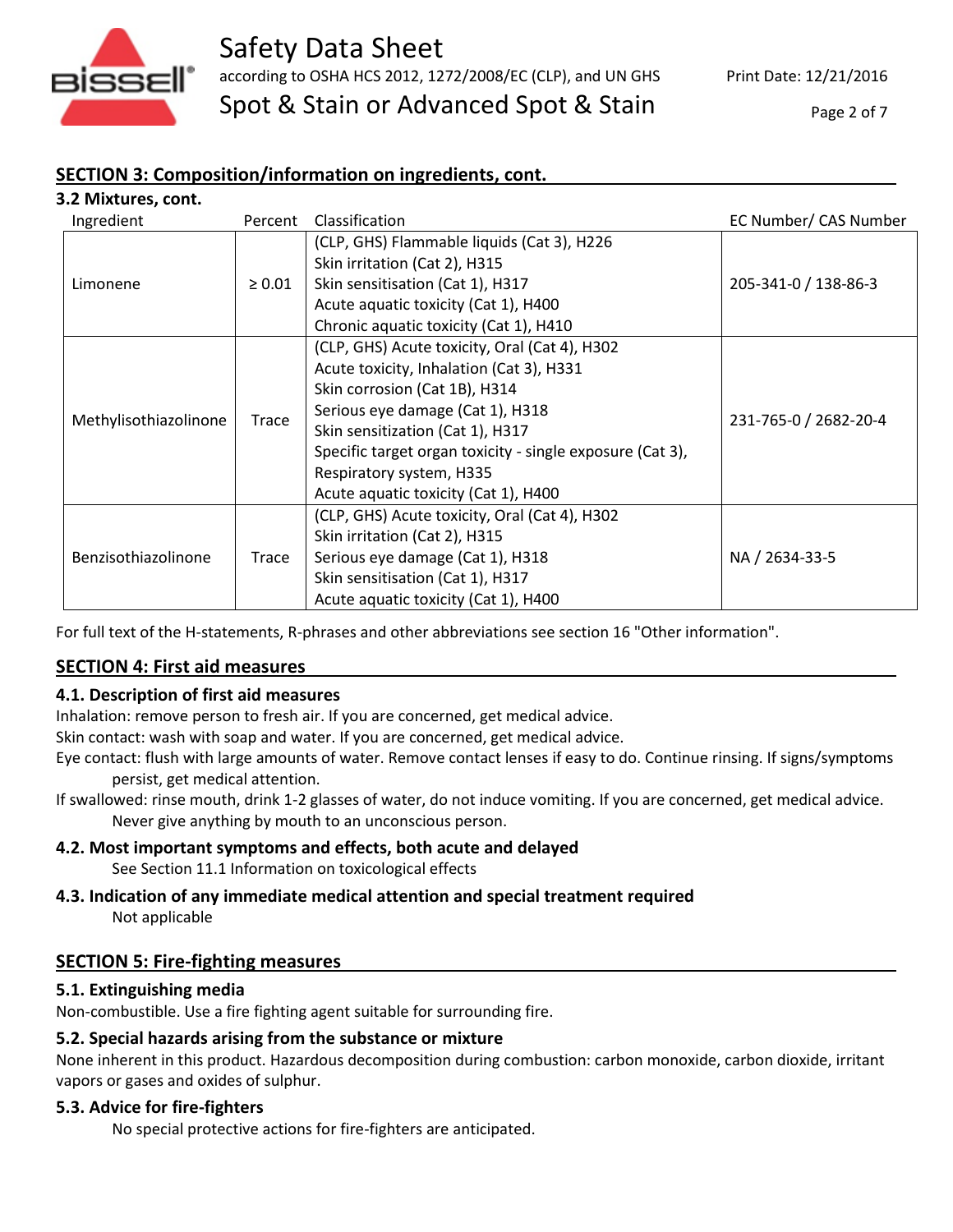

# **SECTION 6: Accidental release measures**

## **6.1. Personal precautions, protective equipment and emergency procedures**

Avoid contact with skin and eyes.

#### **6.2. Environmental precautions**

Do not empty into drains / surface water / ground water

#### **6.3. Methods and material for containment and cleaning up**

Remove with liquid-absorbing material (sand, peat, sawdust). Wash away residue with plenty of water. Dispose of contaminated material as waste according to Chapter 13.

#### **6.4. Reference to other sections**

Refer to Section 8 and Section 13 for more information

# **SECTION 7: Handling and storage**

#### **7.1. Precautions for safe handling**

Avoid skin and eye contact. See advice in chapter 8

#### **7.2. Conditions for safe storage including any incompatibilities**

Keep out of the reach of children. Store in closed original container in a well-ventilated place

#### **7.3. Specific end use(s)**

See information in Section 7.1 and 7.2 for handling and storage recommendations. See Section 8 for exposure controls and personal protection recommendations.

### **SECTION 8: Exposure controls/personal protection**

#### **8.1 Control parameters**

Occupational exposure limits

If a component is disclosed in section 3 but does not appear in the table below, an occupational exposure limit is not available for the component.

Ingredient CAS Number Agency Limit type Additional comments none

Biological limit values: No biological limit values exist for any of the components listed in Section 3

### **SECTION 8: Exposure controls/personal protection, continued**

#### **8.2. Exposure controls**

#### **8.2.1. Engineering controls**

Use general dilution ventilation and/or local exhaust ventilation to control airborne exposures to below relevant Exposure Limits and/or control dust/fume/gas/mist/vapours/spray.

#### **8.2.2. Personal protective equipment (PPE)**

Eye/face protection None required. Skin/hand protection None required Respiratory protection None required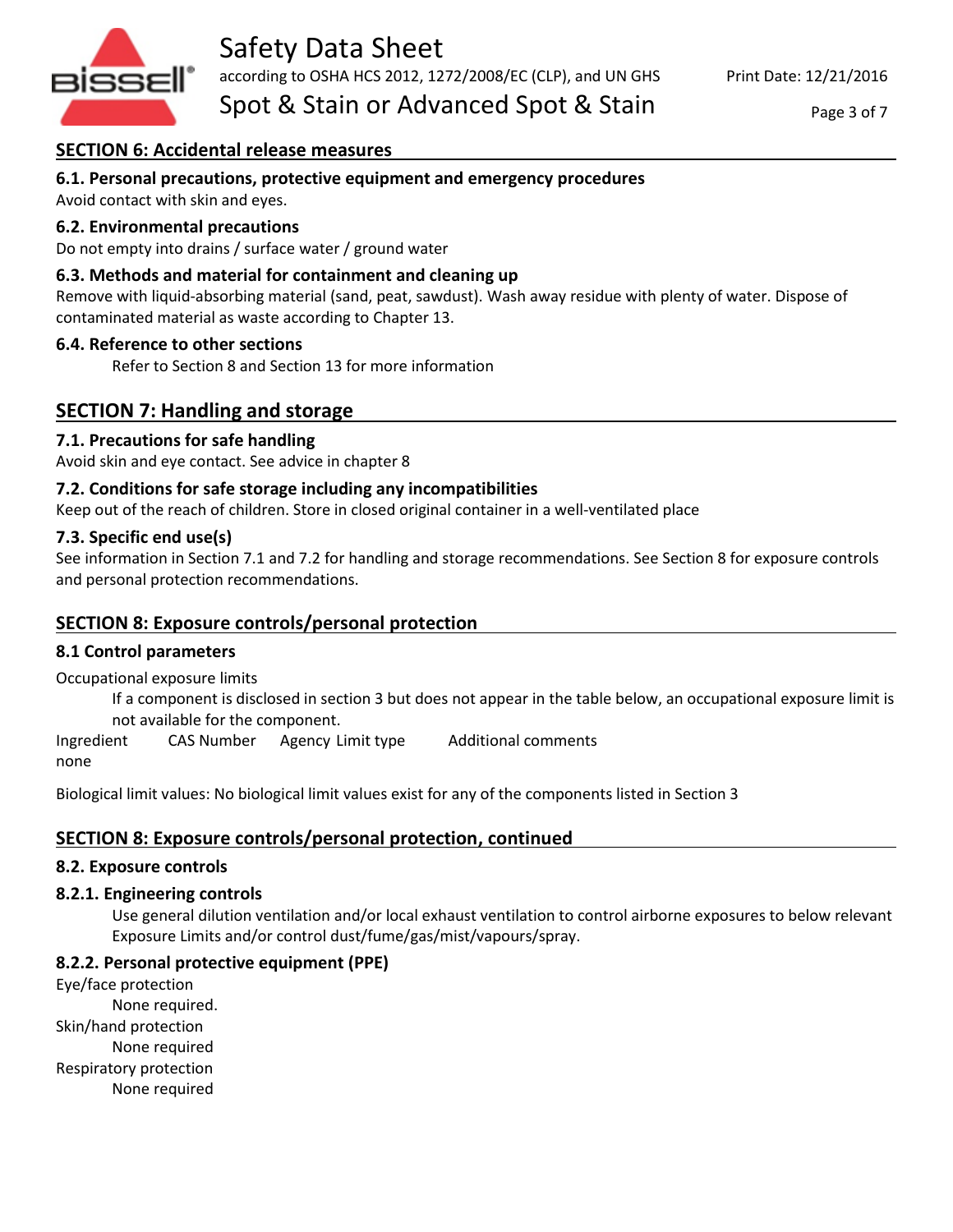

Page 4 of 7

# **SECTION 9: Physical and chemical properties**

# **9.1. Information on basic physical and chemical properties**

| Appearance                  | Clear, light-straw liquid |
|-----------------------------|---------------------------|
| Physical state              | Liquid                    |
| Odor                        | Pleasant                  |
| Odor Threshold              | $> 50$ mg/m3              |
| рH                          | $7.7 - 8.7$               |
| <b>Flash Point</b>          | Not flammable             |
| <b>Melting Point/Range</b>  | Not applicable            |
| Freezing point              | 0°C, 32°F                 |
| <b>Boiling Point/Range</b>  | 100 °C, 212°F             |
| Autoignition                | None                      |
| Temperature                 |                           |
| Flammability Limits in Air  | Not flammable             |
| <b>Explosive properties</b> | Not explosive             |

#### **9.2. Other information**

Volatile organic compounds (VOC) 0 g/l

# **SECTION 10: Stability and reactivity**

#### **10.1 Reactivity**

Stable under normal conditions

#### **10.2 Chemical stability**

Stable

#### **10.3 Possibility of hazardous reactions**

No dangerous reaction known under conditions of normal use

#### **10.4 Conditions to avoid**

Heat

#### **10.5 Incompatible materials**

Reducing agents, strong acids, strong oxidizing agents

#### **10.6 Hazardous decomposition products**

None known. Refer to section 5.2 for hazardous decomposition products during combustion.

# **SECTION 11: Toxicological information**

### **11.1 Information on Toxicological effects**

Information given is based on product testing, and/or similar products, and/or components CMR effects: Not expected to be carcinogenic. Not considered a mutagenic hazard. No toxicity to reproduction Acute oral toxicity: LD50:> 2000 - 5000 mg / kg Species: rat Acute inhalation toxicity: LC50:> 20 mg / l Acute dermal toxicity: LD50:> 2000 - 5000 mg / kg Skin: Result: Not irritating. Eye irritation: Result: Causes serious eye irritation. Sensitization: Not expected to be a sensitizer Toxicity Repeated dose: Not expected to be a hazard. Target organ toxicity - repeated exposure: Not expected to be a hazard.

| Oxidizing properties    | Not oxidizing according to<br>Regulation (CE) No<br>1272/2008 |
|-------------------------|---------------------------------------------------------------|
| Vapor pressure          | $<$ 17.5 mmHg @ 20°C                                          |
| Vapor density           | No information available                                      |
| Density                 | 1.0 g/mL @ 20 °C                                              |
| Partition coefficient   | $< 1$ Kow                                                     |
| Water solubility        | Completely Soluble@20<br>°C                                   |
| Viscosity               | $<$ 20 cP @ 20C                                               |
| <b>Evaporation rate</b> | $>1$ (BuAc = 1)                                               |
| Decomposition           | None                                                          |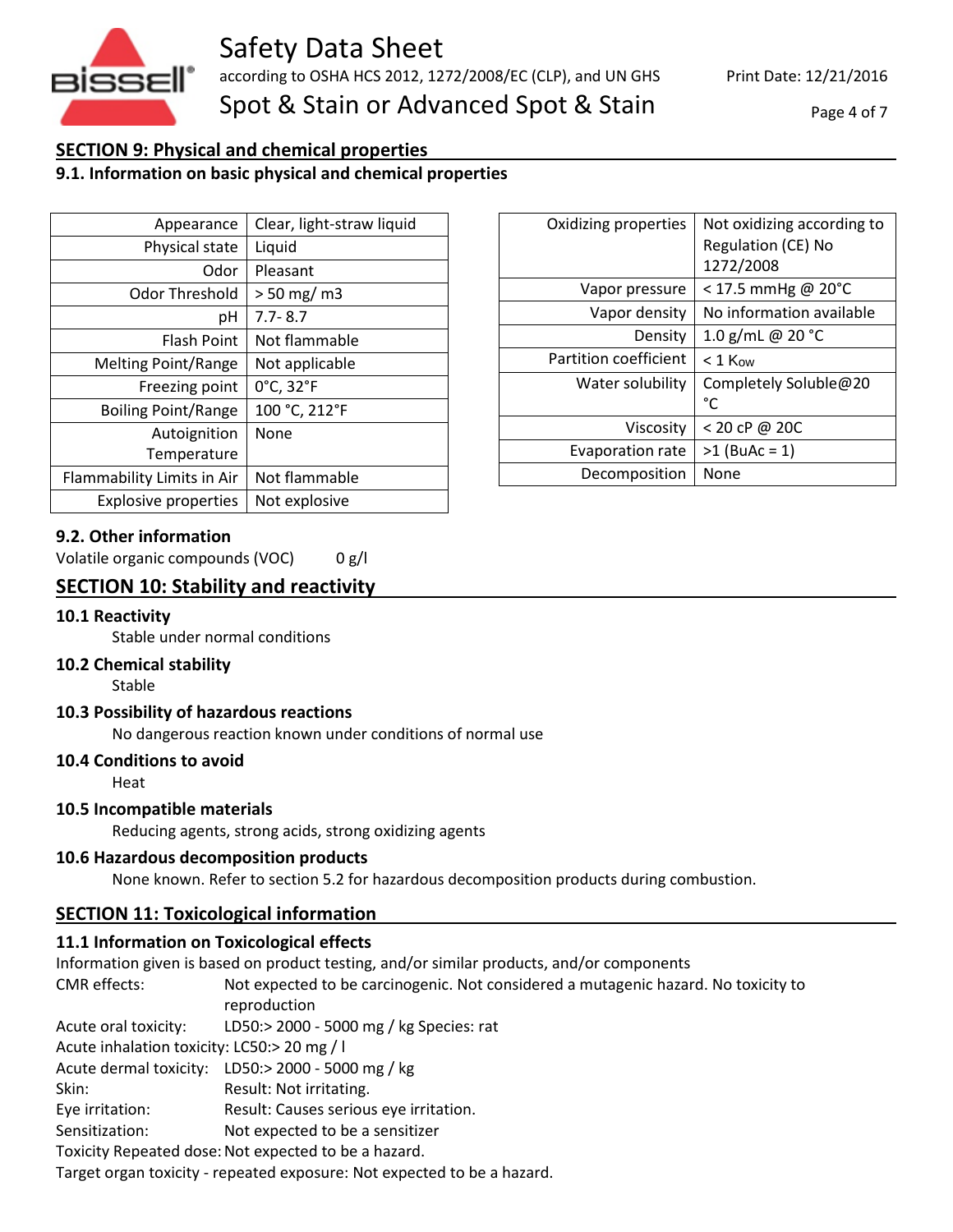

# Safety Data Sheet according to OSHA HCS 2012, 1272/2008/EC (CLP), and UN GHS

Spot & Stain or Advanced Spot & Stain

Page 5 of 7

# **SECTION 12: Ecological information**

# **12.1. Toxicity**

Toxicity to fish: LC50:> 100-1000 mg / l, Exposure time: 96 h

Species: Fish

Toxicity to daphnia and other invertebrates that live in water:

EC50:> 100 to 1000 mg / l, exposure time: 48 h

Species: Daphnia magna, the value is estimated from tests on similar products.

Toxicity to algae: EC50:> 100 to 1000 mg / l, Exposure time: 72 h

Species: algae, the value is estimated from tests on similar products.

### **12.2. Persistence and degradability**

Biodegradability: Result: According to the results of tests of biodegradability this product is considered as being readily biodegradable. > 60%, Method: OECD Guide- line 301 D - Ready Biodegradability: Closed Bottle Test

### **12.3. Bioaccumulative potential**

Bioaccumulation: No accumulation expected

# **12.4. Mobility in soil**

If the product enters soil, one or more constituents will or may be mobile and may contaminate groundwater.

# **12.5. Results of the PBT and vPvB assessment**

Results of PBT assessment: This substance does not meet the Persistent, Bioaccumulative and Toxic (PBT), very Persistent and very Bioaccumulative (vPvB) criteria.

# **12.6. Other adverse effects**

No data available

# **SECTION 13: Disposal considerations**

Waste from residues / unused products:

The concentrated contents or contaminated packaging should be disposed of by a certified handler or according to the site permit. Release of waste to sewers is discouraged. Small amounts may be diluted with plenty of water and washed away. Dispose of bigger amounts in accordance with Local Authority requirements The cleaned packaging material is suitable for energy recovery or recycling in line with local legislation. Discharge used solutions to drain

European Waste Catalogue: 20 01 30 - detergents other than those mentioned in 20 01 29.

Empty packaging Recommendation: Non contaminated packagings may be recycled. Recommended cleansing agents: Water

# **SECTION 14: Transportation information**

ADR: Not hazardous for transport. IMDG: Not hazardous for transport. IATA: Not hazardous for transport RID: Not hazardous for transport DOT: Not hazardous for transport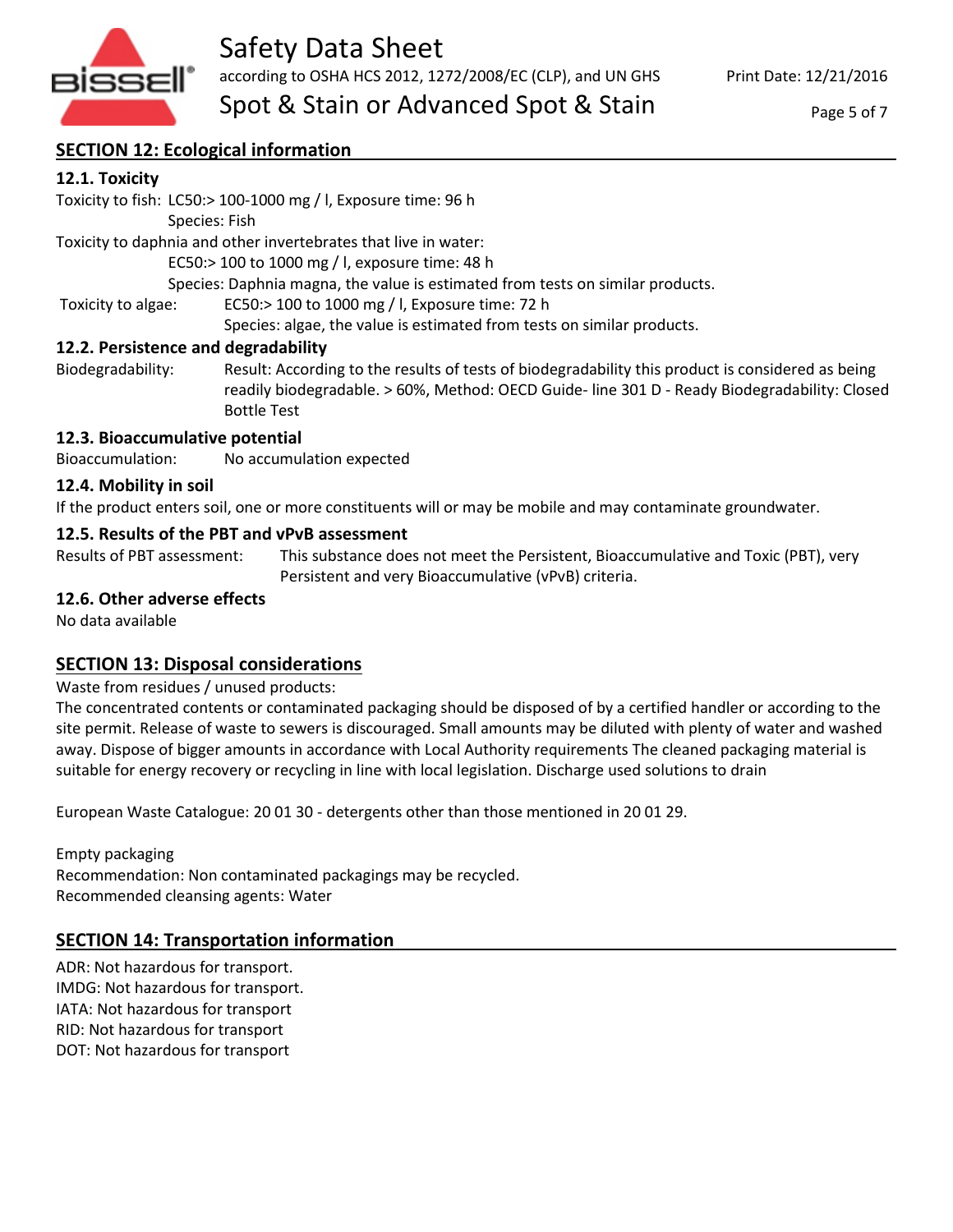

# **SECTION 15: Regulatory information**

**15.1. Safety, health and environmental regulations/legislation specific for the substance or mixture** Workplace Exposure Limits EH40. Commission Directive 2000/39/EC - indicative occupational exposure limit values

Regulation (EC) No 1272/2008 Regulation on the Classification, Labeling and Packaging of Substances and Mixtures (as amended).

Regulation (EC) No 1907/2006 Registration, Evaluation, Authorization and Restriction of Chemicals (as amended). Authorisations (Title VII Regulation 1907/2006) No specific authorisations are noted for this product. Restrictions (Title VIII Regulation 1907/2006) No specific restrictions of use are noted for this product.

Directive 1999/45/EC Dangerous Preparations Directive

Detergent Regulation 648/2004/EC

Water hazard classification (Germany): WGK 1 water pollutant (Self-assessment) slightly hazardous to water

Global inventory/ Notification status

CH INV: Y (positive listing) The composition contains a polymer. The monomers of this polymer has been noted.

US.TSCA: Y (positive listing) All chemical substances in this product are either listed in TSCA inventory list or are in accordance with exceptions TSCA inventory list

- DSL: Y (positive listing) All components of this product are on the Canadian DSL list.
- AICS: Y (positive listing) Compliance with the inventory
- NZIoC: N (Negative listing) Compliance with the inventory
- ENCS: N (Negative listing) Not in compliance with the inventory
- ISHL: N (Negative listing) Not in compliance with the inventory
- KECI: Y (positive listing) Compliance with the inventory
- PICCS: Y (positive listing) Compliance with the inventory
- IECSC: Y (positive listing) Compliance with the inventory

For explanation of abbreviations, see chapter 16.

# **15.2. Chemical Safety Assessment**

A Chemical Safety Assessment is not required for this mixture

# **SECTION 16: Other information**

The labeling of the product is indicated in Section 2. The full text of all abbreviations indicated by codes in this safety data sheet are as follows:

According to directive No 67/548/EEC R36 Irritating to eyes. R41 Risk of serious damage to eyes

R50 Very toxic to aquatic organisms.

R51/53 Toxic to aquatic organisms, may cause long-term adverse effects in the aquatic environment

According to regulation (EC) No 1272/2008 H226 Flammable liquid and vapour H301 Toxic if swallowed. H302 Harmful if swallowed. H304 May be fatal if swallowed and enters airways. H311 Toxic in contact with skin H314 Causes severe skin burns and eye damage. H315 Causes skin irritation H317 May cause an allergic skin reaction H318 Causes serious eye damage

H319 Causes serious eye irritation.